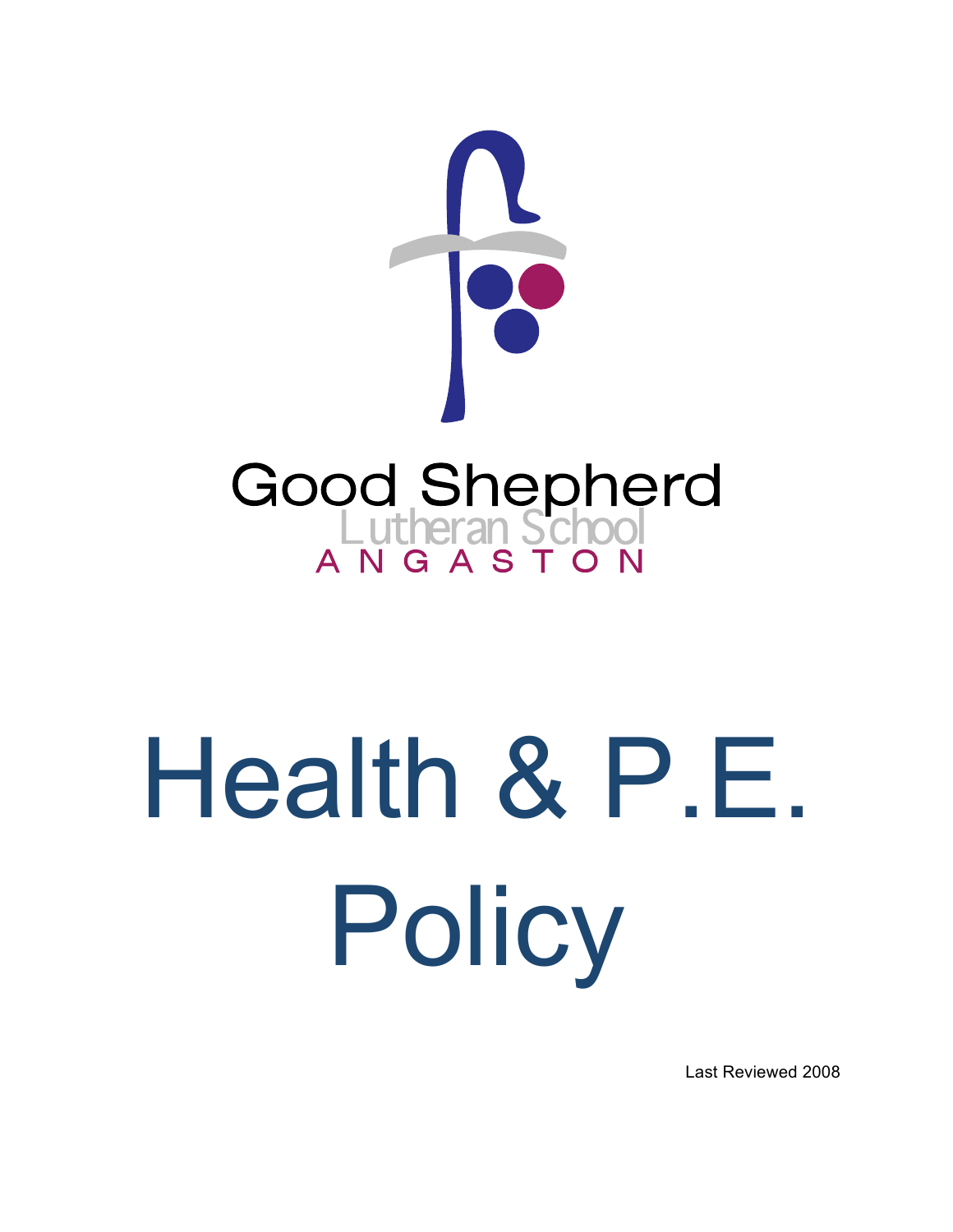## **Preface**

Health and Physical Education provides students with an understanding of health issues and the skills needed for confident participation in sport and recreational activities. It enables students to make responsible decisions about health and physical activity and to promote their own and others' health and well-being.

#### **1. Aims**

The health and physical education Learning Area aims to develop in all children:

- an understanding of the interrelated nature of the physical, social, emotional and spiritual dimensions of life
- the ability to make informed judgments about health and wellbeing for themselves and in their relations with others
- a positive disposition towards lifelong participation in regular physical activity
- the ability to enhance their own and others' self-concept
- a wide range of skills which promote healthy active practices
- skills for creating and maintaining positive interactions
- safe and respectful behaviours and responsibility to maintain safe environments
- understanding and the skills to promote equity, valuing diversity and justice, and to contribute to safe and supportive learning environments
- an exploration of future work in the health, education and training, food and hospitality, fitness, sport and recreation industries
- an ability to critically reflect on, articulate and challenge social constructs with a view to improving health outcomes for themselves, others and communities
- capacities to apply learning in health and physical education to other Learning Areas, to life in the wider community, to the virtual community, and in accessing further education and training.

These aims reflect the following beliefs:

Successful students will use *physical activity and participation* to,

- demonstrate self-awareness and confidence in coordination and control of movement skills for widening involvement in physical activities in different settings.
- achieve or seek to achieve health-related fitness through exploring a range of developmentally appropriate physical activities, which contributes to greater selfawareness.
- confidently perform and repeat movement sequences with control, balance and coordination that in turn enhance their ability to plan for and participate in a wide range of physical activities.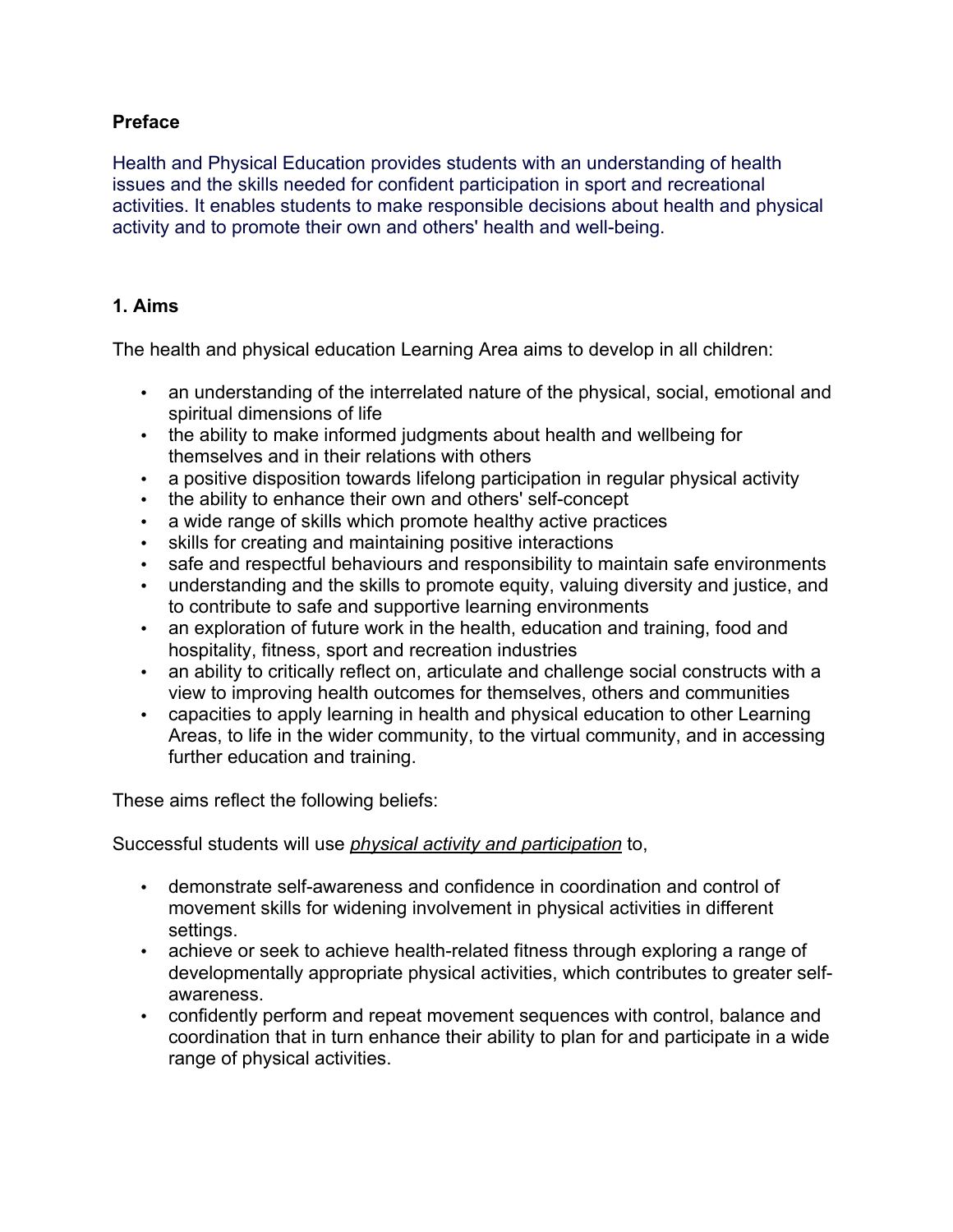- articulate on the basis of personal participation, understandings about fitness through experience of the feelings and effects of different types of exercise on the body.
- demonstrate a range of specialised individual and team movement skills that enhance their sense of personal and group identity.
- develop, through participation in health-related fitness activities, an understanding of those activities' appropriateness and effectiveness.

Successful students will show *personal and social development* to,

- demonstrate a sense of self-worth and respect for others in social and working contexts and describes similarities and differences between themselves and others.
- recognise diversity in growth patterns, can name body parts, and raises questions about new responsibilities and achievements that occur as they change and grow.
- develop a range of capacities in social and working contexts by demonstrating skills of developing and maintaining effective relationships.
- establish a sense of self-worth in a variety of contexts within the school, and communicates personal feelings in different situations.
- describe different stages of the life span and the predictable sequences of growth.
- understand different relationships and, through a variety of experiences, develops cooperative work and social skills.
- explain how different ways of describing people influences the way people value and treat themselves and others.
- identify physical, social and emotional changes associated with their growth and development, and appreciates differences between people of the same age.
- assume different roles when working as part of a cooperative group or team to achieve a shared goal and understands the effects on relationships.

Successful students are aware of the *health of individuals and communities* by,

- describing what it means to be healthy and the role of others in the community in supporting the health of its members.
- understanding and can demonstrate behaviours and strategies that promote their health and safety and that of others.
- communicating understanding about foods they can eat to enhance their health and practises good hygiene when handling food.
- explaining ways in which communities support their own and others' health.
- planning and practices strategies to maintain safety in the home, school and community.
- evaluating and reporting about their diet and considers influences on their choice of foods for an active and healthy life.
- analysing a variety of community health issues that affect them and investigates community programs to address them.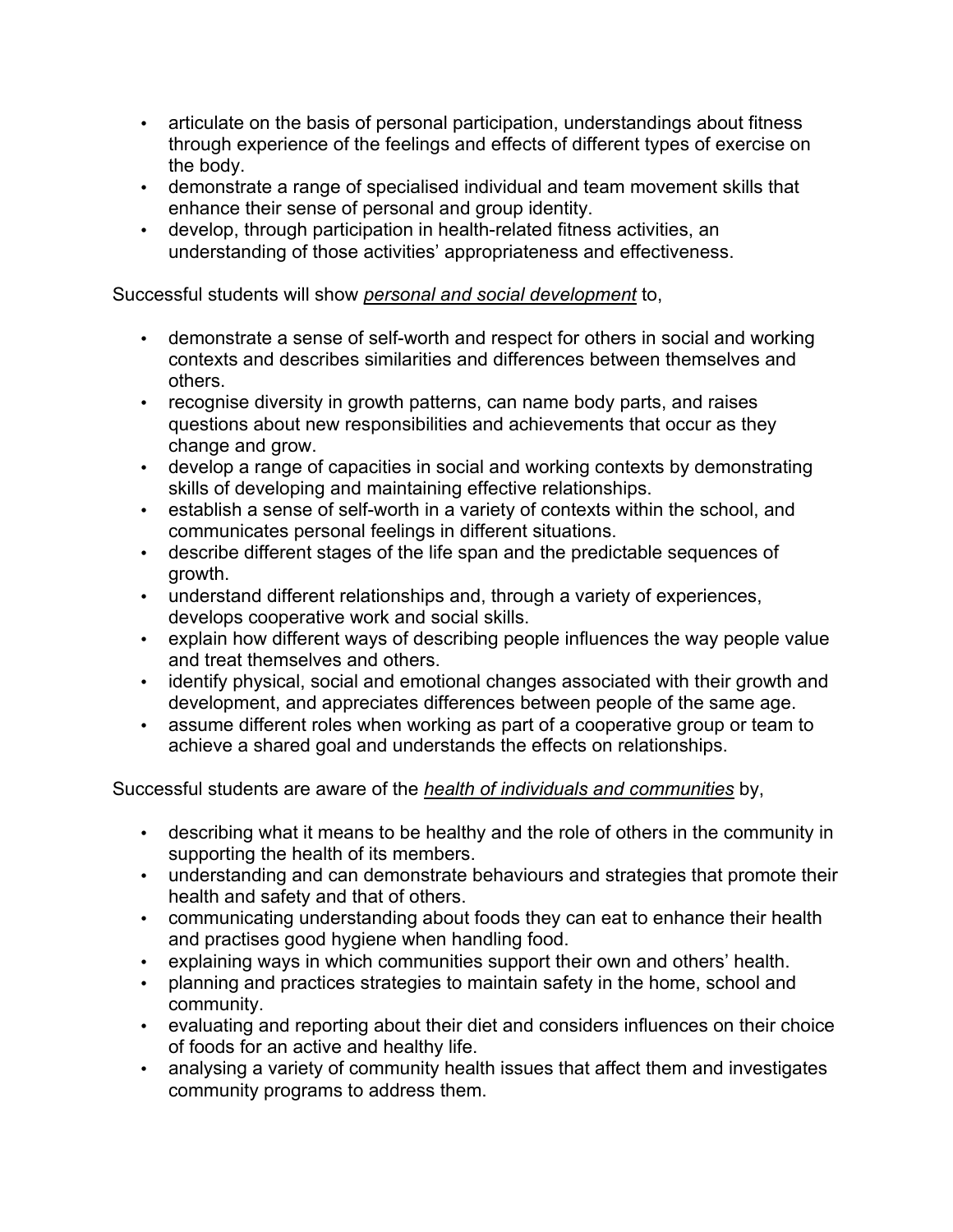- identifying skills to deal with situations that pose a risk to their health and safety.
- researching and shares findings about issues related to why individuals and groups have different eating patterns.

# **2. Principles for Effective Teaching of Health and P.E.**

The understandings, capabilities and dispositions encompassed in the essential learnings may be achieved by learners through:

- using constructivist approaches to learning
- practising the relevant skills within supportive and enabling learning environments
- active involvement in their learning
- applying their learning to new and different contexts
- processes that are learner-centred

-are developed in authentic contexts

-are built on over time

-identify evidence of learning over time

## **3. Content**

Health and physical education is concerned with holistic human development, emphasising the contribution of physical activity to growth and functioning; the establishment of a positive self-concept and relationships; and the achievement of optimal health in individuals and communities. As a consequence this Learning Area is organised around three strands that are developed progressively across the Bands of schooling. These are:

- physical activity and participation
- personal and social development
- health of individuals and communities.

The Learning Area includes areas of curriculum that have in the past, and in many cases still are, dealt with quite separately in subjects such as health education, physical education, home economics and outdoor education. Nevertheless the strands are interrelated with each other and the other Learning Areas. They inform one another and integration will enrich Learning Outcomes. None of the strands is predominant and all should be developed concurrently.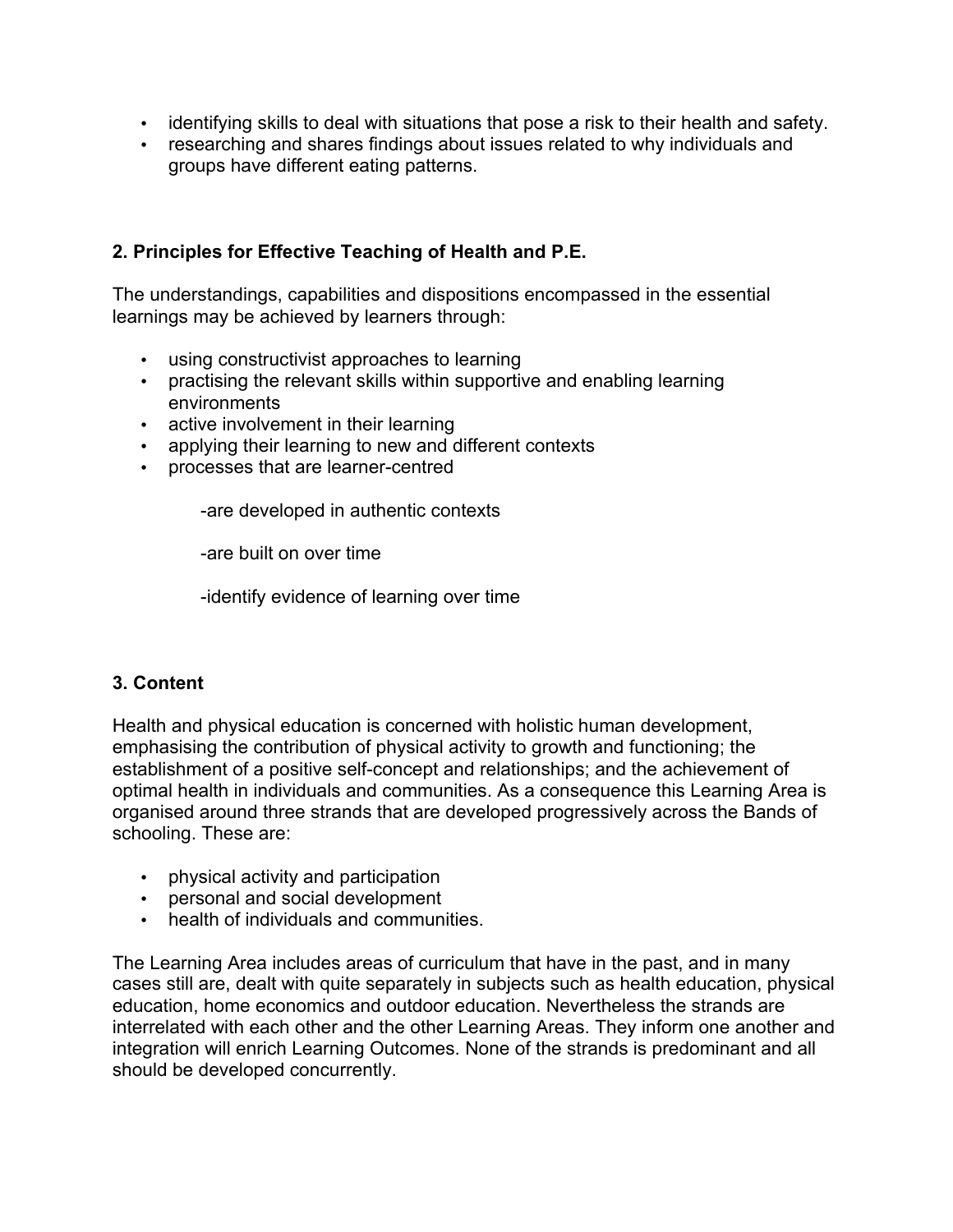## **4. Assessment**

Assessment in Health & PE has a number of purposes. These include providing information to:

- students about their progress and achievements
- teachers to inform planning and programming
- parents and caregivers about their children's learning

Judgments' about the student's achievements will be based on clear and explicit criteria.

Assessments draw on a comprehensive range of strategies including anecdotal records based on observations, work samples, portfolios, self assessment tasks, checklists, teacher made lists, standardized tests, audio tapes, video tapes and interviews. Students are encouraged to monitor and reflect on their progress. Student development will be mapped across year levels.

### **5. Teacher's Professional Development**

Teachers keep themselves well informed both with content knowledge and teaching strategies and practices. This is achieved through;

- professional reading
- sharing of best practice e.g. at staff meetings, hub groups
- attendance at advertised conferences, workshops, seminars, etc
- related and relevant association memberships.

## **6. Timetable**

It is expected the time allocation for Health & PE will be a minimum of 3 hours per week. Where possible, teachers need to explore opportunities for integration with other curriculum areas.

#### **7. Resources**

Effective resourcing relies on:

- an annual meeting of the Principal, the Health & PE Key Teacher and Business Manager to review spending of the currents year's budget and to determine proposed budget for the next year.
- the administration of adequate budgetary commitments for the provision of teacher and student equipment, materials including library resources and software programs, access to the internet and related technology
- a key teacher accepting responsibility for coordinating the selection and purchase of equipment and materials to support the program
- adequate budgetary commitment to ongoing professional development for teachers.